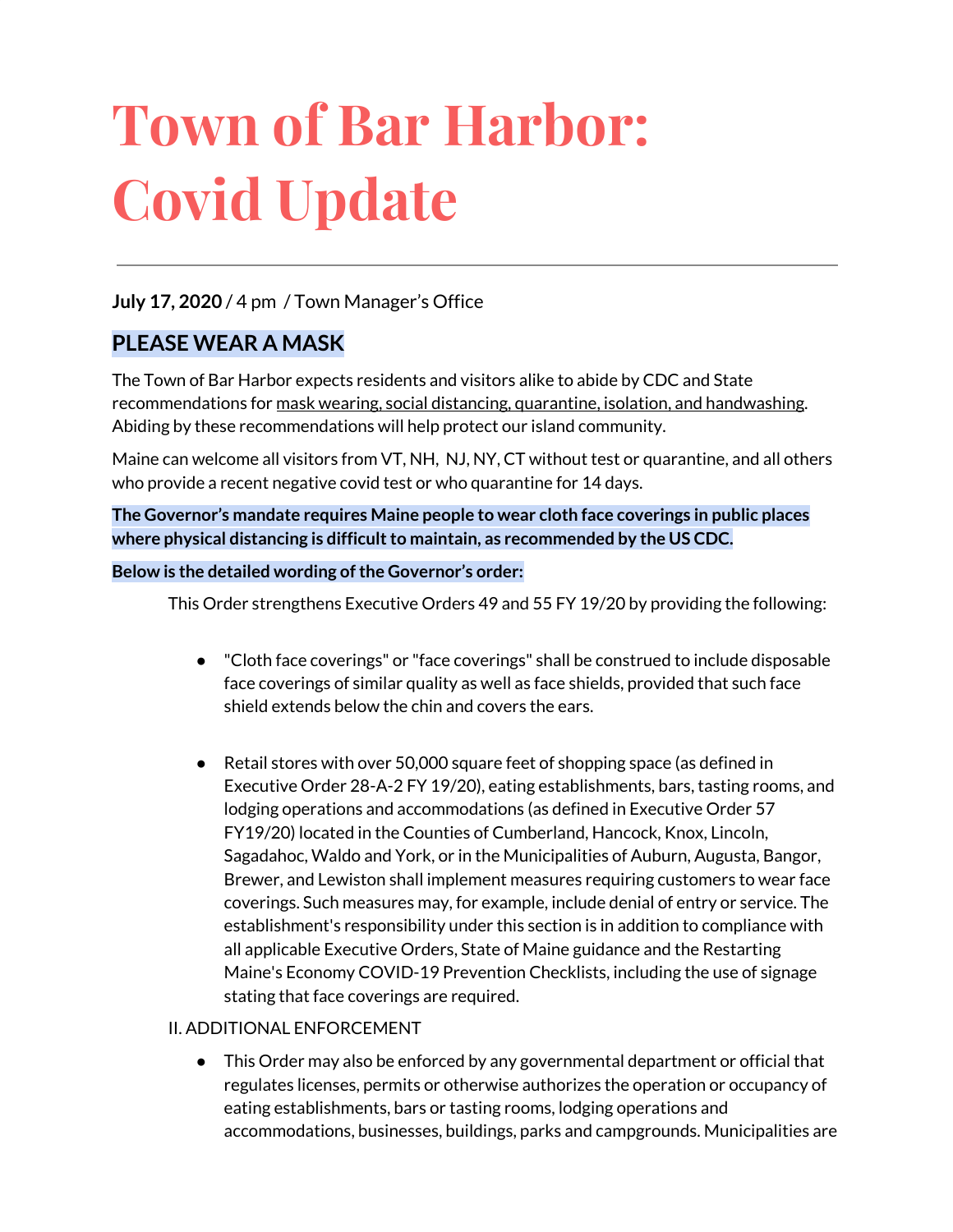authorized to enforce the use of face coverings on streets and sidewalks, in parks and other public spaces where individuals are gathering and not able to maintain at least six feet of physical distance from one another, and to enforce the gathering limits. A violation of this Order may be construed to be a violation of any such license, permit and other authorization to which pertinent penalties may be assessed. Pursuant to 37-B M.R.S.A. section 786, this Order may also be enforced by law enforcement as necessary.

## **Covid Transmission Update**

- MDI Hospital confirmed that they have had five (5) positive tests to date.
- **● As oftoday 7/17/20, Maine CDC has confirmed nineteen (19) positive cases in Hancock County.**
- **● There have been zero (0) positive tests in Bar Harbor.**

#### Maine Center for [Disease](https://www.maine.gov/dhhs/mecdc/infectious-disease/epi/airborne/coronavirus.shtml) Control

## **Public Safety & Municipal News**

- **● Next Town Council meeting will be 7/21 at 4pm**
	- **○ Can be viewed on Spectrum Channel 1303 or live streamed on townhallstreams.com**
	- **○ Click here to view [agenda](http://www.barharbormaine.gov/AgendaCenter/ViewFile/Agenda/_07212020-2537)**
- **● Bar Harbor [Election](http://www.barharbormaine.gov/CivicAlerts.aspx?AID=703) Results**
- **● 6 FREE MASK boxes have been installed in downtown Bar Harbor. They are located in the following areas:**
	- **○ Agamont Park, near comfort station by pergola**
	- **○ Village Green, near comfort station**
	- **○ 2 Cottage Street**
	- **○ Barker Park**
	- **○ Municipal Building**
	- **○ Near the First on Main Street**
- Council Actions 7/7/20
	- There will be no cruise ships for the 2020 season
	- Tabled a possible "Mask Ordinance" until 7/21 to see how current mask distribution and PSA campaign efforts are working
- Next Community Covid 19 Forum : "*Updatesfrom Local Decision Makers*" On Zoom, July 28th from 6-7:30pm
- The Town of Bar Harbor [received](https://www.maine.gov/governor/mills/news/mills-administration-approves-covid-19-prevention-and-protection-grant-awards-municipalities) \$127k in State funding to help with Covid related [education,](https://www.maine.gov/governor/mills/news/mills-administration-approves-covid-19-prevention-and-protection-grant-awards-municipalities) PPE, and safe visitation.
- The CAT Ferry will not be [running](https://www.ferries.ca/) for the 2020 season
- Glen Mary wading pool is open for the summer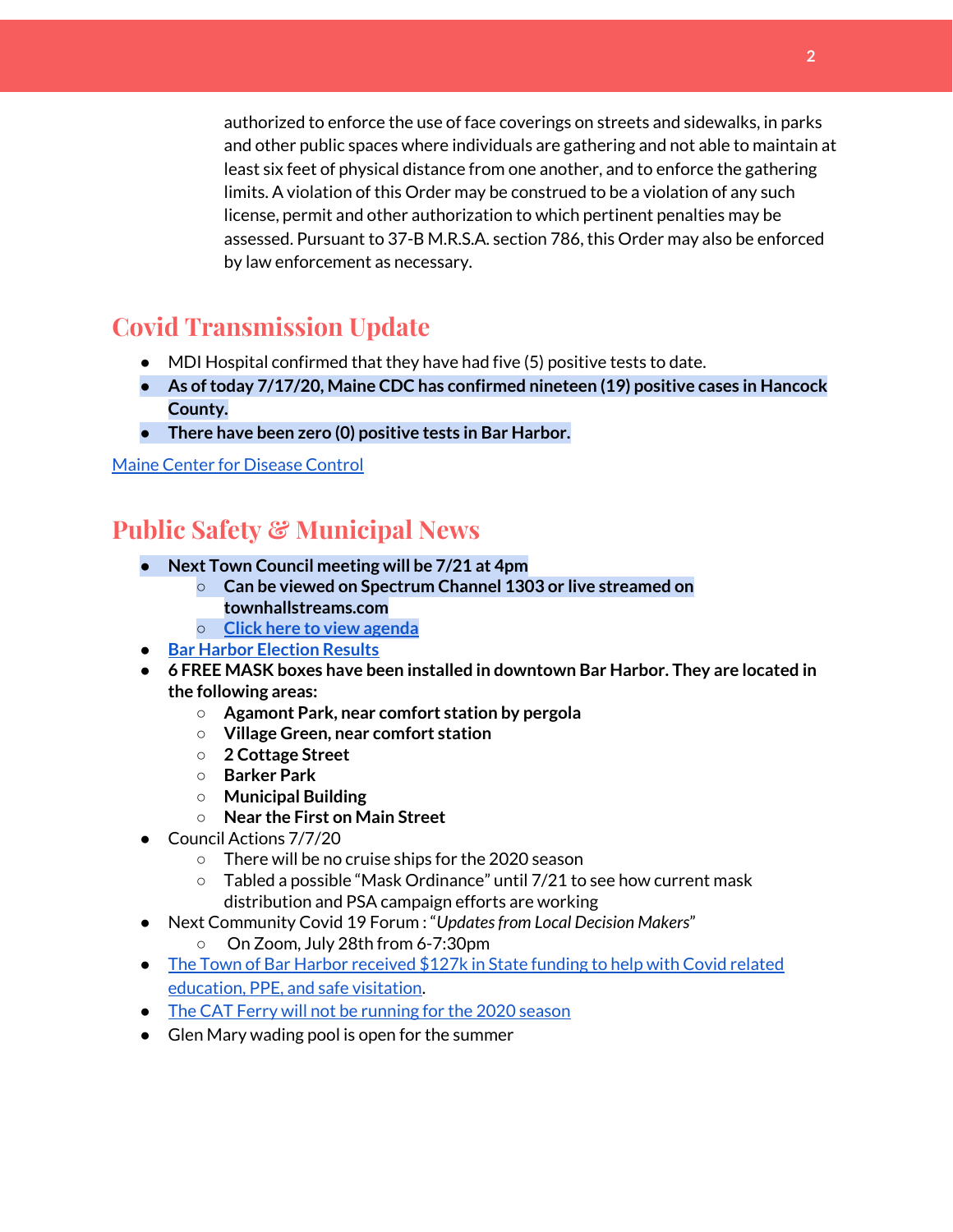# **Island Explorer**

Downeast Transportation, in consultation with its partners, has decided to indefinitely postpone Island Explorer bus system service for 2020 due to the COVID-19 pandemic.

# **MDI Hospital**

**MDI Hospital Coronavirus Call Center :** If you are having symptoms or think you may have been exposed to COVID-19, call your primary care provider. If you do not have one, reach out to our Coronavirus Call Center at 207-801-5900. Calling ahead helps our dedicated health care professionals provide the best possible care and protects those in our community who are most vulnerable.

Remember: **PLEASE CALL AHEAD**

MDI [Hospital](https://www.mdihospital.org/covid-19/?fbclid=IwAR2Q31t4a6H1pxDfUeqSzFcmp5UbRlSwe93i58zEkHstfexp5EgoHB5cxGU) Covid Updates

# **Bar Harbor Chamber of Commerce**

**If you have ideas that would help Bar Harbor businesses during this time, please email concepts to Chamber Director Alf Anderson: [alf@barharborinfo.com](mailto:alf@barharborinfo.com)**

Includes resource lists for visitors and businesses

<https://www.visitbarharbor.com/member-center-coronavirus-resources>

# **School Information: Conners Emerson & MDI High School**

## **July 13th,the track,tennis courts and playgrounds at MDI Regional Schools (AOS 91) will be open to the public, with the following guidelines....**

- All State of Maine and CDC guidelines must be followed and adhered to at all times (social distancing, no large gathering, face covering, etc.)
- No team organized practices or equipment will be allowed or available
- Any person using the facilities will do so at their own risk. MDIRSS will not be responsible for any issues that may occur
- Only 2 tennis courts will be available at this time.
- Public restrooms will not be available
- Please note that the gyms and weight room will not be available
- Please note that all schools in MDIRSS are still shut down and not available

## USDA [Pandemic](http://track.spe.schoolmessenger.com/f/a/j6GQx4nFl3Rld4Q68tYCuA~~/AAAAAQA~/RgRgu5_JP0SlaHR0cHM6Ly9tYWlsLmdvb2dsZS5jb20vbWFpbC91LzAvP3RhYj1jbSNzZWFyY2gvZnJvbSUzQStiZWVzbGV5L1doY3RLSlZyQ0NUS1JmUldCTFdkUVpGZ2pUVlhNdkRwUVpIa2NoRkJCc3NGcHJxZEtnWFF3S05Tamt3R1RxTFpaS21wTkRHP3Byb2plY3Rvcj0xJm1lc3NhZ2VQYXJ0SWQ9MC4xVwdzY2hvb2xtQgoARkls2l72Ls-jUhhiYXJoYXJib3JqZXdlbEBnbWFpbC5jb21YBAAAAAE~) EBT program

## **School Emails and Websites**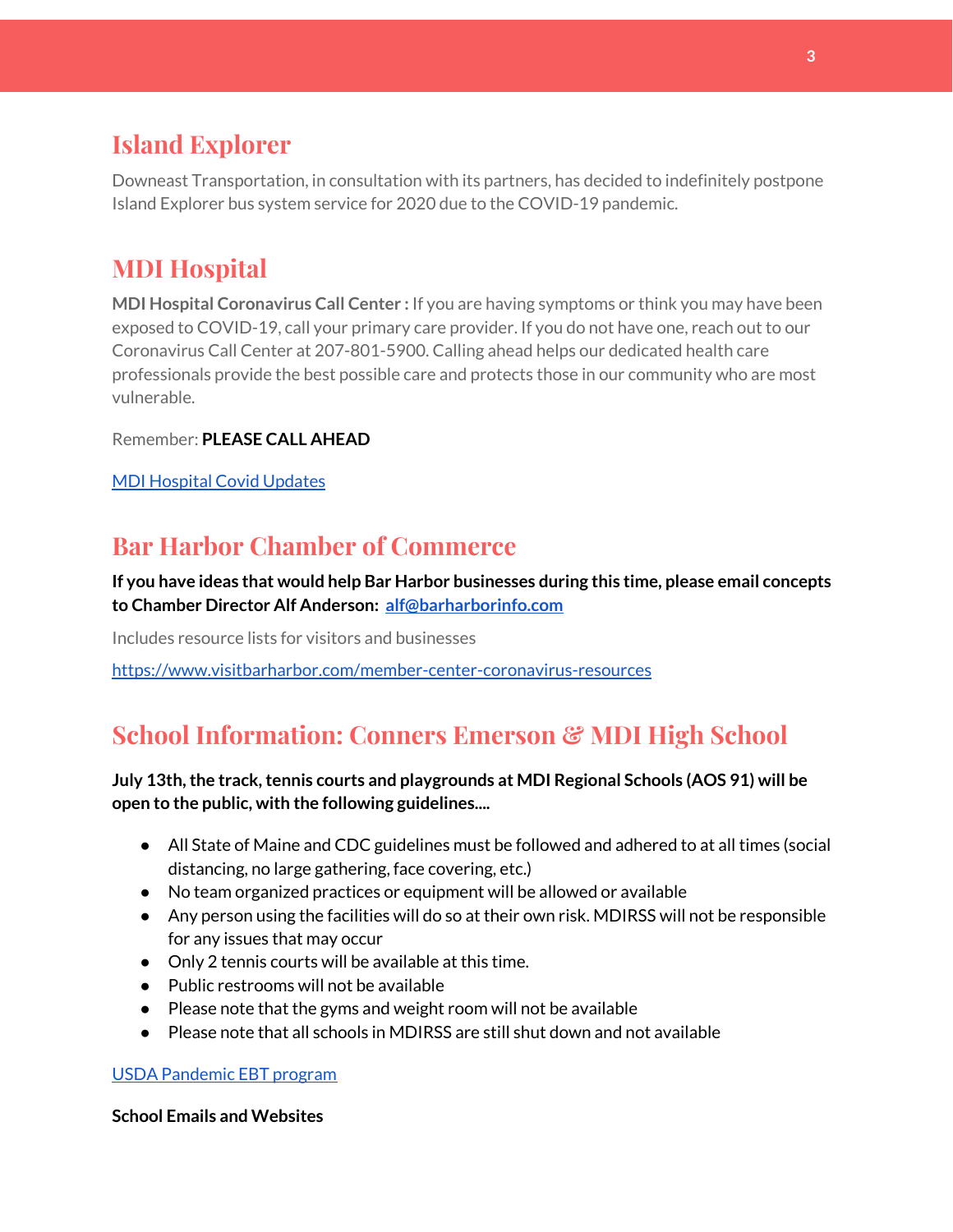<http://www.mdirss.org/>

Latest email update from [Principal](https://docs.google.com/document/d/1OKDsYNtOgV0FI9xAcXwQvenOKLV0S2vBg1o5jtu5CrE/edit?usp=sharing) Haney and MDI High School - Can check out books from MDIHS Library throughout the summer

**Latest email update from Conners [Emerson](https://docs.google.com/document/d/1v3pgkG6Q-9S3gisuUIj4etPVDwgBKl4P00JBkvZr-kk/edit?usp=sharing) School - Return to school update**

**Latest email update from [Superintendent](https://docs.google.com/document/d/1fzeCbc8gpTSKmUaDoQH1Avx5PVl-h0reFphXrT1eUNA/edit?usp=sharing) Marc Gousse - Safe Return to School Advisory Group**

## **Mental Health**

[National Alliance on Mental Illness Maine](https://www.namimaine.org/) [Maine DHHS - Hotlines/Crisis Numbers](https://www.maine.gov/dhhs/hotlines.shtml) Crisis [Services](https://www.sweetser.org/programs-services/services-for-adults/crisis-services/)

# **Acadia National Park**

**See latest [alertfrom](https://www.nps.gov/acad/planyourvisit/conditions.htm) ANP : Current Conditions**

**● The Park Loop Road and most hiking trails are open. Carriage roads are open, but beware of hazards. Park information is available outside at Hulls Cove Visitor Center. Campgrounds open no sooner than Aug 1.**

## **Land & Garden Preserve**

The Asticou Azalea Garden is now open each Thursday through Sunday from 10 a.m. to 2 p.m. until at least early August.

Thuya Garden hours are Wednesday through Sunday from 2:30 – 5:30 p.m. Thuya Lodge will be closed for the 2020 season.

Abby Aldrich Rockefeller Garden will open July 30 through September 6. Thursday through Sunday between 1:00 – 4:00 p.m.

Little Long Pond, Asticou Landing, Terraces and Lookouts are open daily from dawn to dusk.

Land & Garden [Preserve.](https://www.gardenpreserve.org/)

# **Community Resources**

- **● Healthy Acadia [Newsletter](https://mailchi.mp/healthyacadia.org/july14_2020?e=e6ccd2569f) [7](https://mailchi.mp/healthyacadia.org/july14_2020?e=e6ccd2569f)/14**
- Open Table MDI Building [Community,](https://www.opentablemdi.org/) One Meal at a Time is delivering meals twice a week, free of charge, to anyone who requests them (MDI wide), as well as once a week curbside pick up. They are donation based and the food is healthy and tasty.
- Jesup [Memorial](https://jesuplibrary.org/) Library **Interlibrary Loan is now active in Maine**
- Mount Desert 365 Resource [Spreadsheet](https://docs.google.com/spreadsheets/d/1okAx6HSsgXZY9CGH07Dzi6rqe7a6m4dLCPKot2Li7Ek/edit?usp=sharing) is a resource list for all of MDI